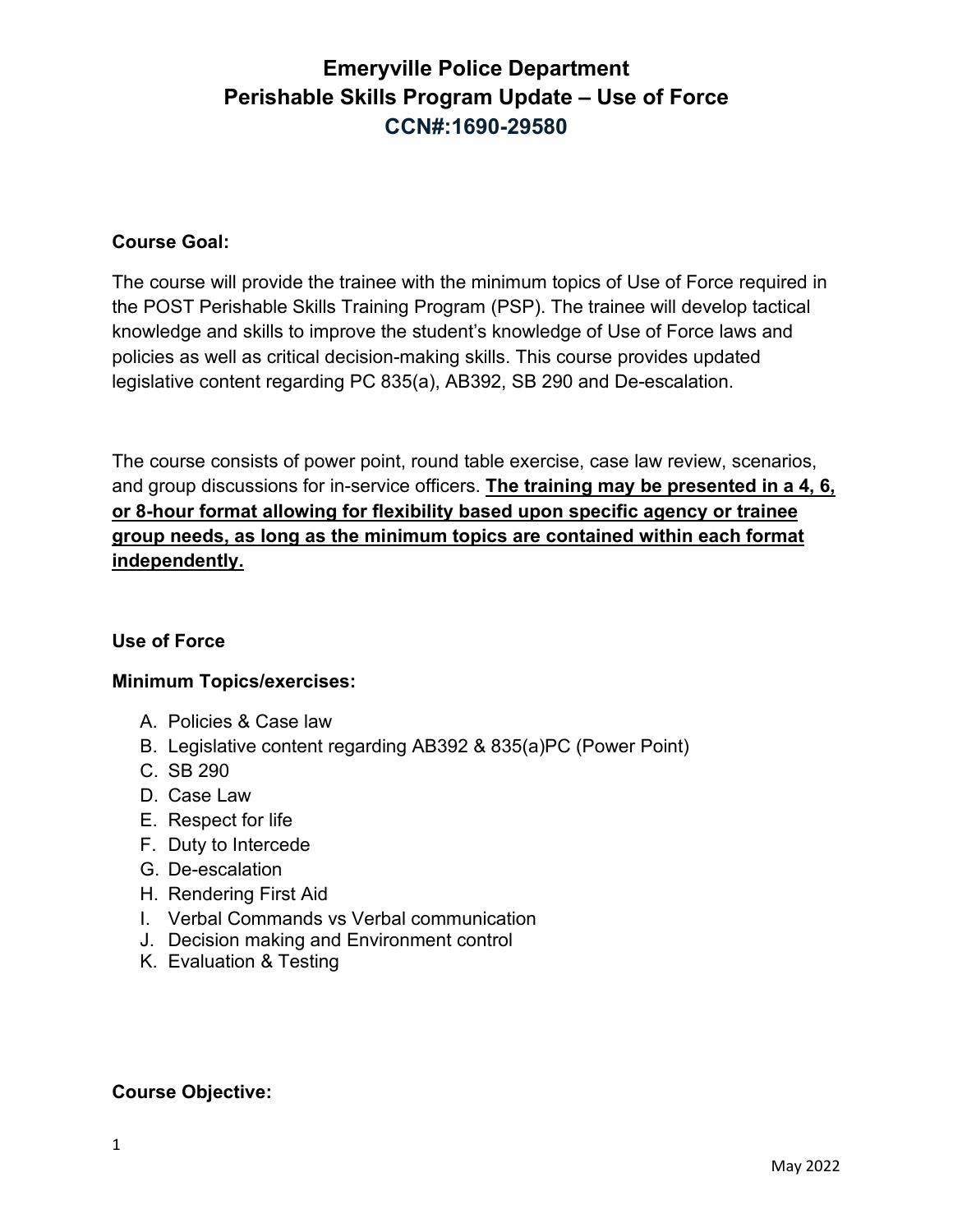The trainee will:

- 1. Demonstrate knowledge of our Departmental Policy and use of force laws.
- 2. Demonstrate knowledge of the importance of De-escalation and Verbal commands.
- 3. Demonstrate knowledge of force options, decision making and proper techniques to include.
	- a. Legal Duty to intercede
	- b. Rendering aid
	- c. Respect for Human life
	- d. Appropriate force options
	- e. Appropriate time allowed for response
	- f. Pre-planning prior to the contact
	- g. Report Excessive Force to a Supervisor.
- 4. Demonstrate minimum standards of performance will be tested by an instructor observing trainees during the participation of group discussions, round table exercise and scenarios. If trainee des no meet standards set by the instructors, remediation will be provided until standards are met.

# Expanded Course Outline

## **I. Introductions/Orientation**

- A. Introductions, Rosters & Orientation
	- 1. Instructor
	- 2. Registration/Roster
	- 3. Safety Policy

## **II. Policies V(a)**

- A. Department Polices regarding Use of Force
	- 1. G.O. 300 use of Force review
		- a. Duty to intercede
		- b. Fair & Unbiased Use of Force
		- c. Alternative tactics/ De-escalation
		- d. Reporting Use of Force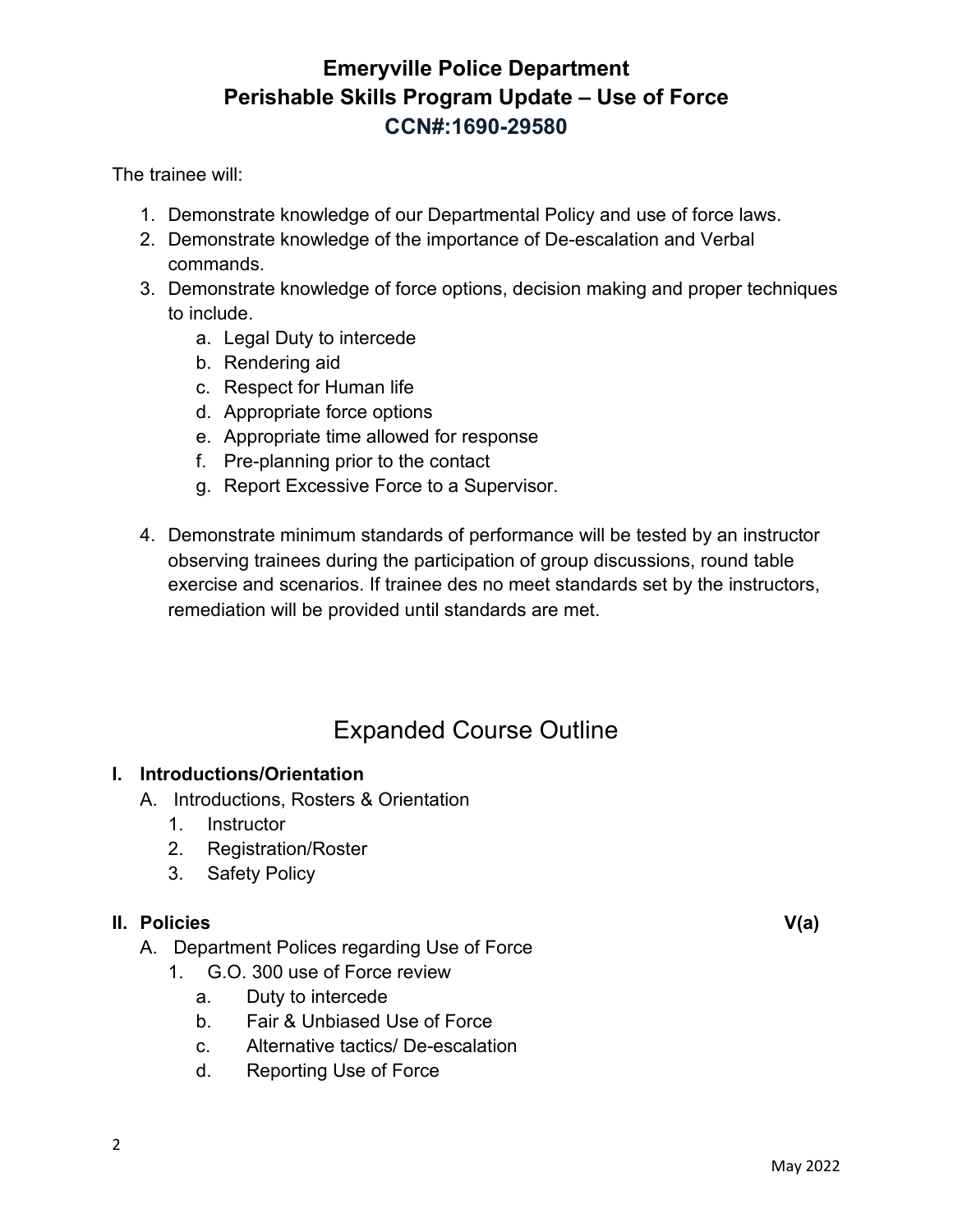## **III.** AB 392 & 835a PC Update V(b)

- A. AB 392 effect on Penal code
	- 1. 196 PC The circumstances of justifiable homicide change from when "overcoming actual resistance to the execution of some legal process or in the discharge of any other legal duty" to "the homicide results from a peace officer's use of force that follows PC 835a.
	- 2. 835a(a) PC added to reflect legislative intent including:
		- a. Use of force authority conferred on peace officers is a serious responsibility
		- b. Deadly force should be used only when necessary.
		- c. Use of force decisions are to be evaluated carefully and from a "reasonable officer" perspective.
		- d. Individuals with disabilities may be affected in their ability to understand or comply with peace officer commands.
	- 3. 835a(b) PC amends reasonable force standard to "objectively reasonable force"
	- 4. 835a(c)(1) PC amends deadly force standards to include "totality of the circumstances" when:
		- a. defending against imminent threat of death or serious bodily injury
		- b. apprehending fleeing persons for felony
		- c. involving threatened or actual death or serious bodily injury
		- d. immediate apprehension is reasonably believed to be needed
		- e. requires, when reasonable, that officers identify themselves and warn of intent to use force
		- f. definition of imminent threat: has the present ability, opportunity, and apparent intent to immediately cause death or serious bodily injury
	- 5. 835a(c)(2) PC prohibits deadly force against a person who only poses a danger to themselves
	- 6. 835a(e) PC adds definitions for deadly force, imminent and totality of the circumstances.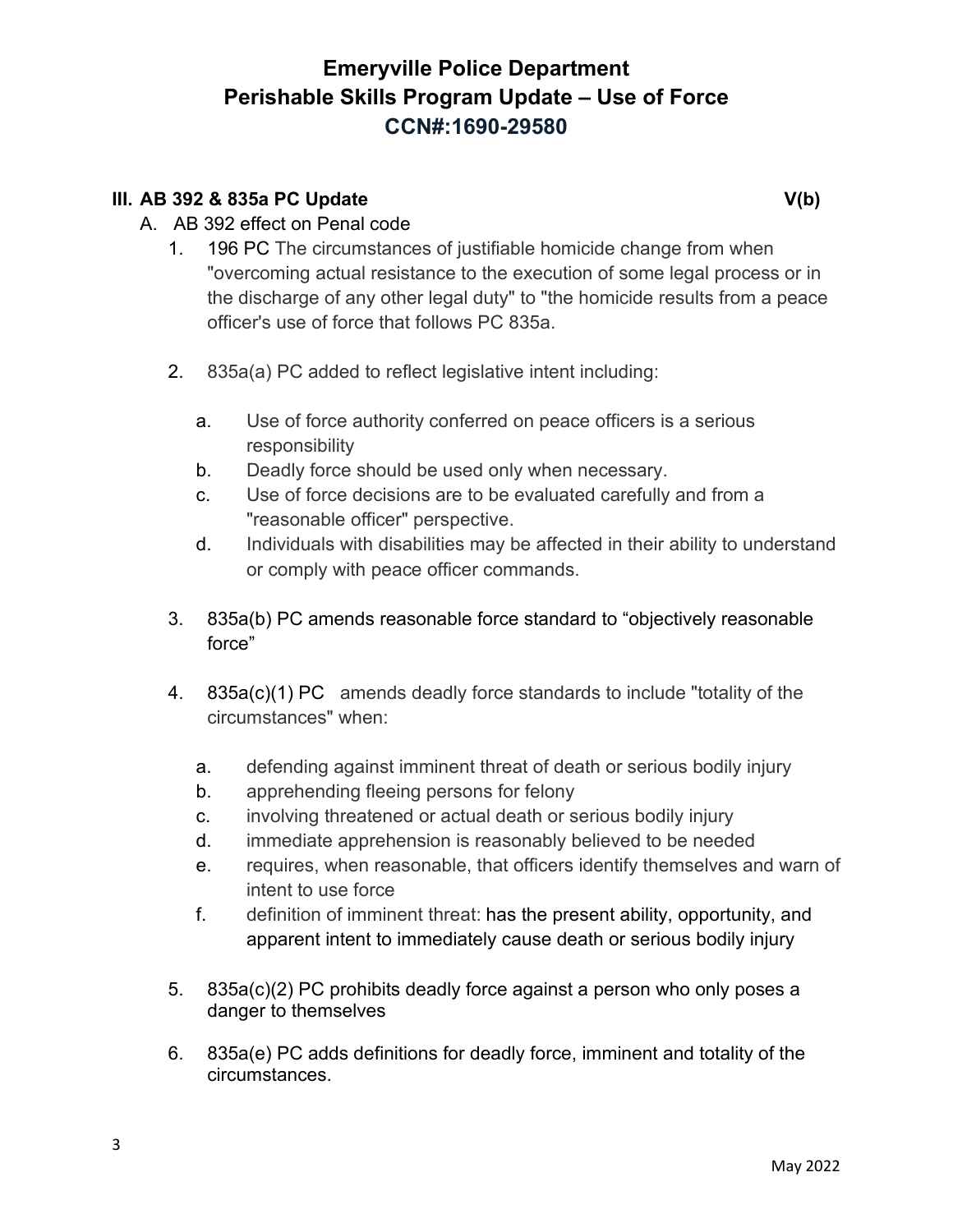#### May 2022

# **Emeryville Police Department Perishable Skills Program Update – Use of Force CCN#:1690-29580**

## **IV. SB 230 V(c)**

## A. Changes SB 230 created

- 1. Section 1 (g) A law enforcement agency's use of force policies and training may be introduced as evidence in proceedings involving an officer's use of force. The policies and training may be considered as a factor in the totality of circumstances in determining whether the officer acted reasonably but shall not be considered as imposing a legal duty on the officer to act in accordance with such policies and training.
- 2. Section 2 7286 (b) (2) A requirement that an officer may only use a level of force that they reasonably believe is proportional to the seriousness of the suspected offense or the reasonably perceived level of actual or threatened resistance.

# **V. Case Law**

# E. Future Pending case **VI. Respect for life**  A. What is respect for human life?

C. Forrester v. County of San Diego

D. Hayes v. City of San Diego

- B. How is this applied to use of force?
- C. Decision making regarding human life of the individual vs the public.

# **VII.** Duty to Intercede V(f)

A. Graham v. Conner B. Tennessee v. Conner

- A. What is "Duty to Intercede"?
	- 1. Officer Liability/failure to act
		- a. Criminal
		- b. Civil
		- c. Administrative
	- 2. Stigma around Interceding
	- 3. How does this effect your personal values?
	- 4. How does this effect the organizational values?
- B. Who are you responsible to as a peace officer to intervene?
	- 1. The suspect
	- 2. The Public

4

**V(e)**

**V(d)**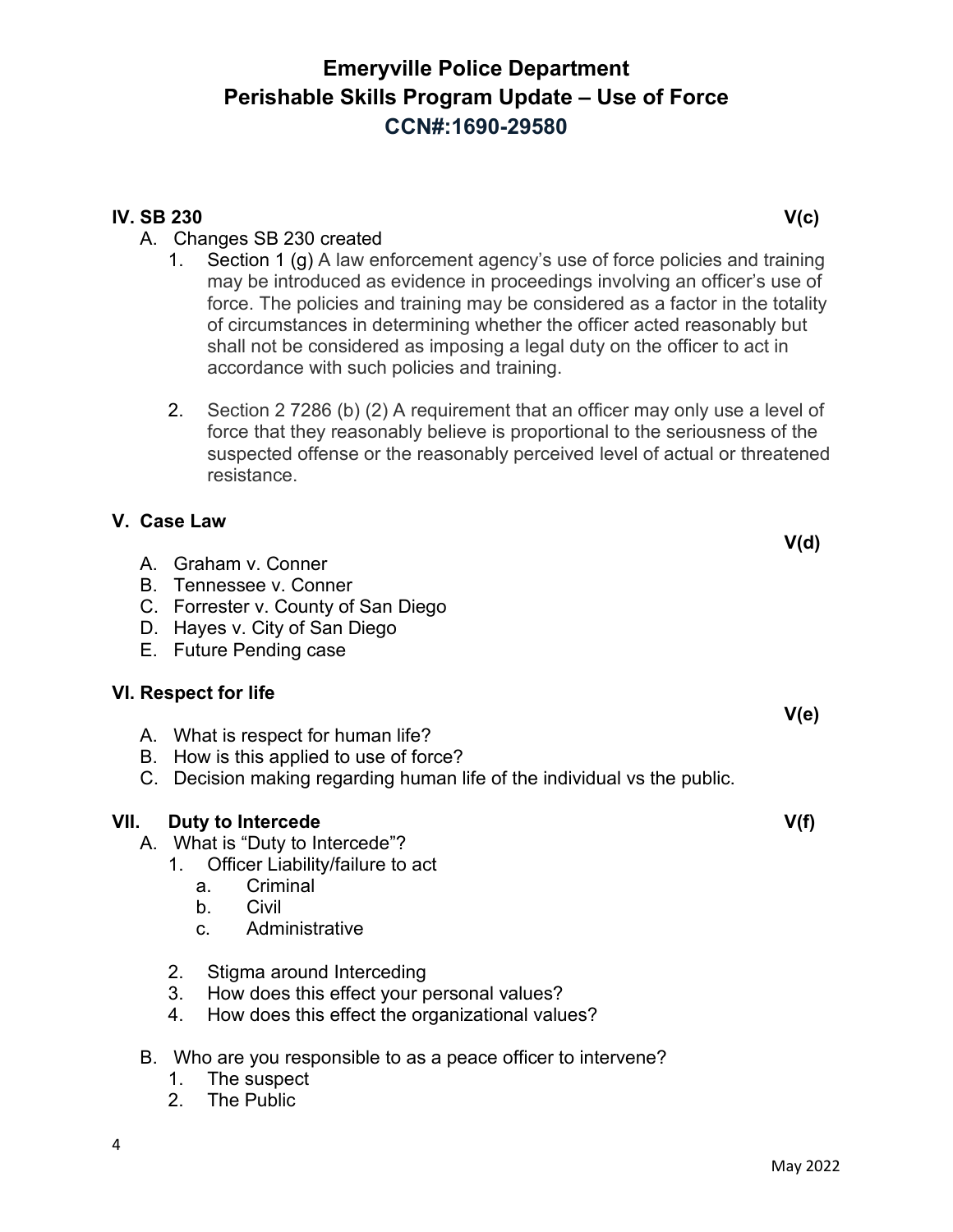- 3. Fellow officer(s)
- 4. The organization
- 5. Yourself
- C. How to recognize when to intercede
- D. Rendering Aid
	- 1. What is the Agency's policy on rendering aid?
	- 2. When is it safe to render aid?
	- 3. Do you know what your responsibility is to render aid?

## **VIII. De-Escalation V(g)**

- A. De-Escalation defined
- B. How to use de-escalation
- C. Components and considerations for de-escalation
- D. Slow Down
- E. Gather Information
- F. Evaluate situation, consider alternative options
- G. Establish perimeter to contain scene
- H. Use other available resources (CIT, Mobile Crisis Team)
- I. Develop a plan
- J. Time + Distance = Options
- K. Tactical re-positioning, Retreat

## **IX. Verbal Commands vs Verbal communication**

A. What is the difference between commands and communication?

- B. How does communication work in the force continuum?
- C. How is communication used for de-escalation vs. commands?
- D. What tone to use during a use of force incident. Use clear, calm, deliberate, and controlled communication. This allows to establish clear communication lines between subjects and officers.

## **X. Decision making and Environment control**

- A. What is important right now?
- B. Tactical pause, Slow down (if you can)
- C. Gather intelligence
- D. Set priorities

5

- E. Develop a plan(s)
- F. Think through your options (Time & Distance)
- G. What tools are available?
- H. De-escalation techniques/Tactical re-position/Retreat Considerations

**V(h)**

**V(I)**